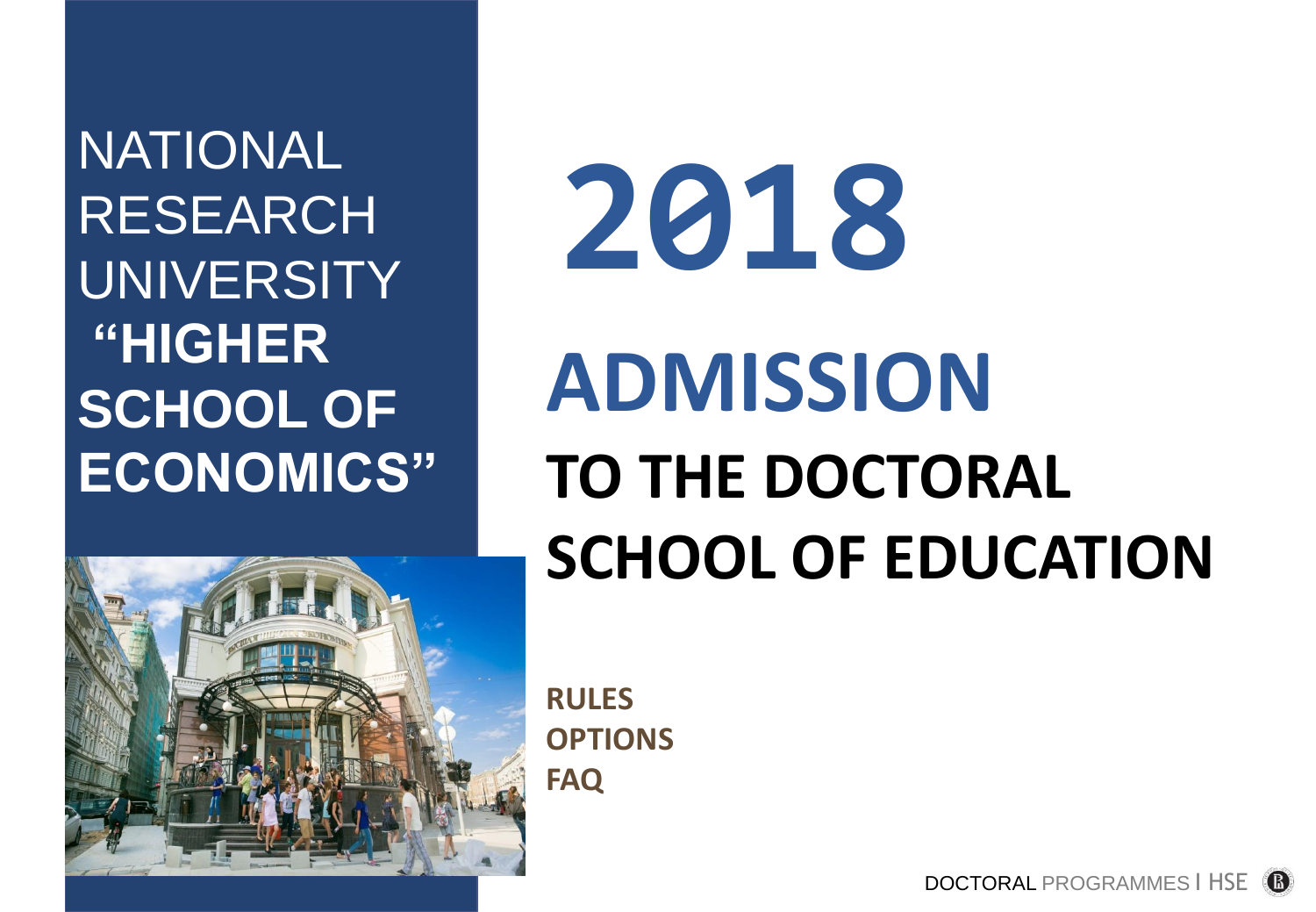## **HSE DOCTORAL SCHOOL OF EDUCATION TODAY**

# KEY FIGURES

**Duration and Mode of Study**

3<sub>years</sub>

Full-time Programme

campus

Moscow

**Institute of Education**

# KEY FIGURES

36+ DOCTORAL STUDENTS current 15+ supervisors /44% in Full-time advanced programme/ 16 ENROLLED IN 2017

**Institute** 

12 Research centers

3 Laboratories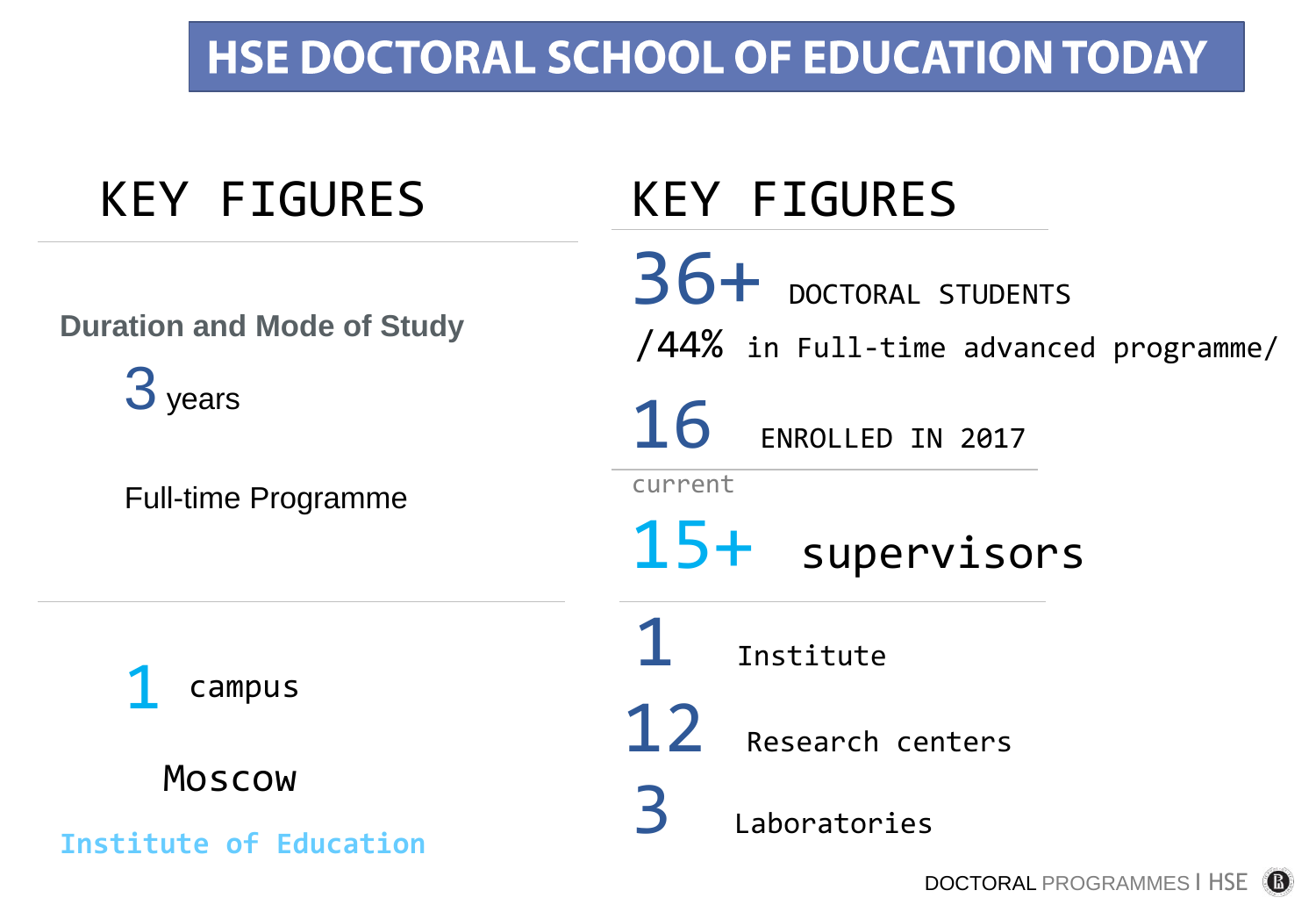#### **ADMISSION**

### **THREE OPTIONS FOR FOREIGN APPLICANTS**

### FEDERAL QUOTA **COMPETITION**

Training only on a state-funded basis\*

#### FOR ALL FOREIGN CITIZENS, STATELESS PERSONS AND COMPATRIOTS

APPLICATION PERIOD:

FEBRUARY 1 – MARCH 31, 2018.

GENERAL COMPETITION

Fee-paying place State–funded place\*

FOR ALL FOREIGN CITIZENS, COMPATRIOTS AND STATELESS PERSONS

FOR CITIZENS OF BELORUSSIA, KAZAKHSTAN, KYRGYZSTAN AND TAJIKISTAN, COMPATRIOTS AND STATELESS PERSONS WHO HAVE THE RESIDENCE PERMIT IN THE RUSSIAN FEDERATION

TWO APPLICATION PERIODS:

1. DECEMBER 1, 2017 – MARCH 15, 2018

2. AUGUST 1 – SEPTEMBER 14, 2018

\* Please note that government scholarships cover **only** the cost of tuition (approximately \$ 8000 per year) and that all other costs (including accommodation at HSE dormitories) must be covered by a student. Information about the estimated cost of living can be found here: <https://www.hse.ru/recommends/costs>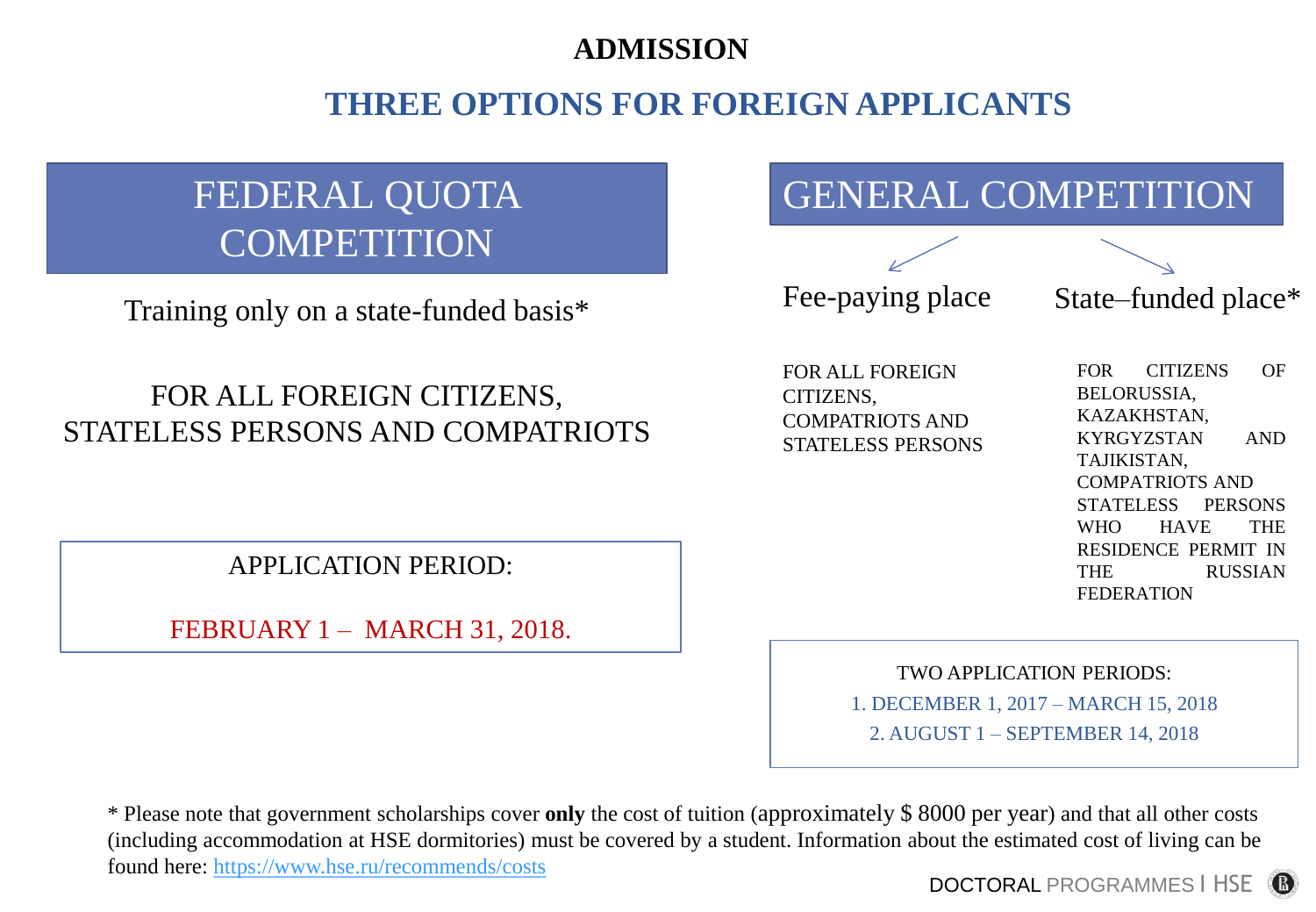# FEDERAL QUOTA COMPETITON

Russia offers everyone an opportunity to pursue a doctoral degree free of charge based on an entry competition.

### **PRE-REQUISITES**

- Master's degree V
- English language (proficiency level) V
- Russian language (advanced level)

#### **APPLICATION PERIOD** is FEBRUARY 1 – MARCH 31, 2018.

### PPLY NOW

### **SELECTION CRITERIA**

- **V** Portfolio
	- "Very Important"

Research experience as reflected in publications. Degree certificate with honors.

"The most Important"

Research proposal, preliminary topic of a thesis, a potential academic supervisor at HSE

Apply online: <https://www.hse.ru/expresspolls/poll/214586316.html>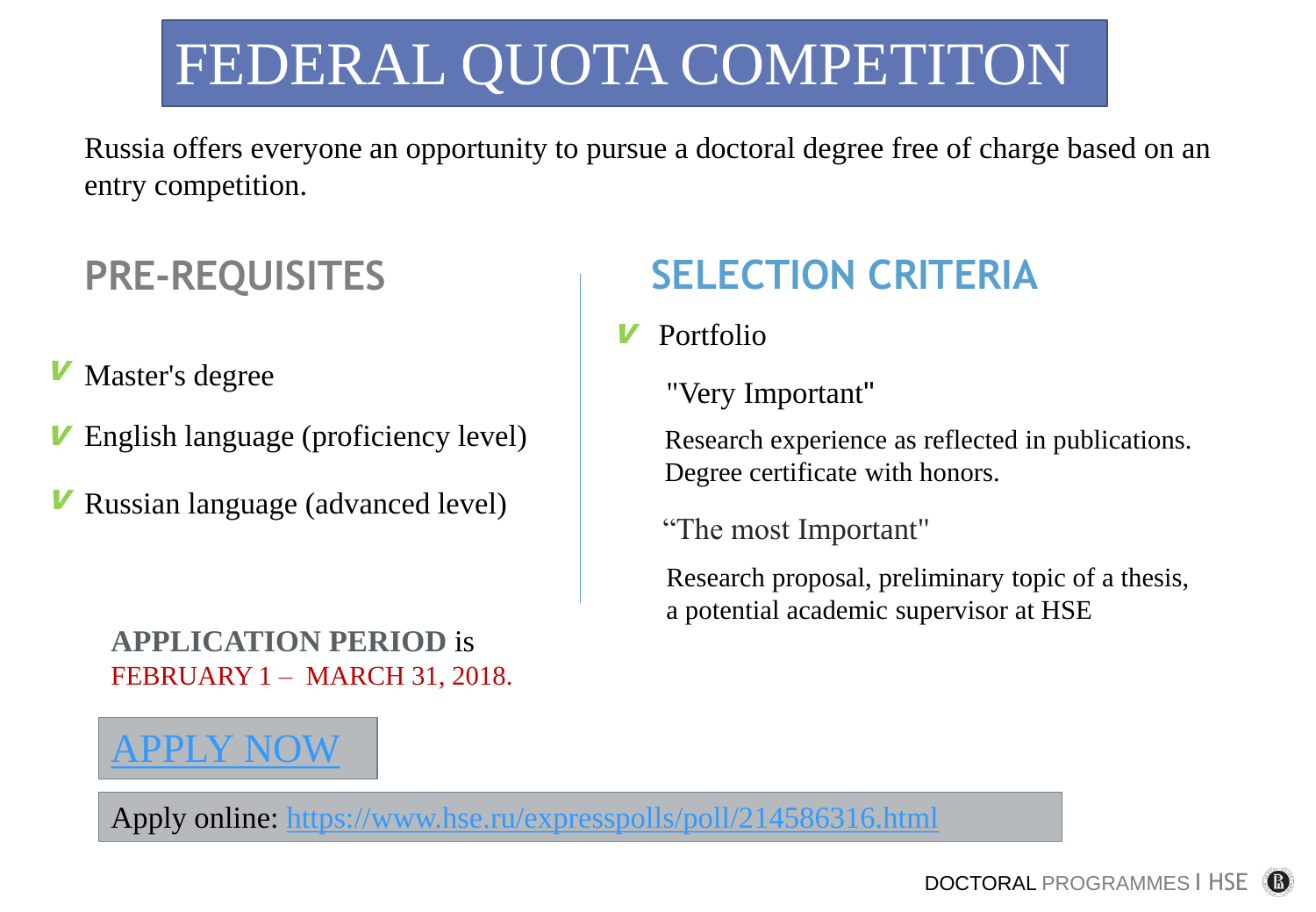# FEDERAL QUOTA COMPETITON

### **EVALUATION**

SELECTION PERIOD is APRIL 1–14, 2018.

### **INTERVIEW**

Applicants will be asked to pass an individual online interview with representatives of the Doctoral School.

A programme coordinator will only contact those candidates who meet the established eligibility criteria on the basis of their portfolio evaluation.

Please make sure that you provide correct contact details and your Skype ID in the application submitted for the competition.

### **FOR ACCEPTED CANDIDATES**

Based on the results of your application evaluation, the decision of the admission committee shall be posted in the HSE's website on April, 2018.

Accepted candidates must provide documents required for admission to HSE before **May 31, 2018**.

A list of required documents: <https://aspirantura.hse.ru/en/phdkvota>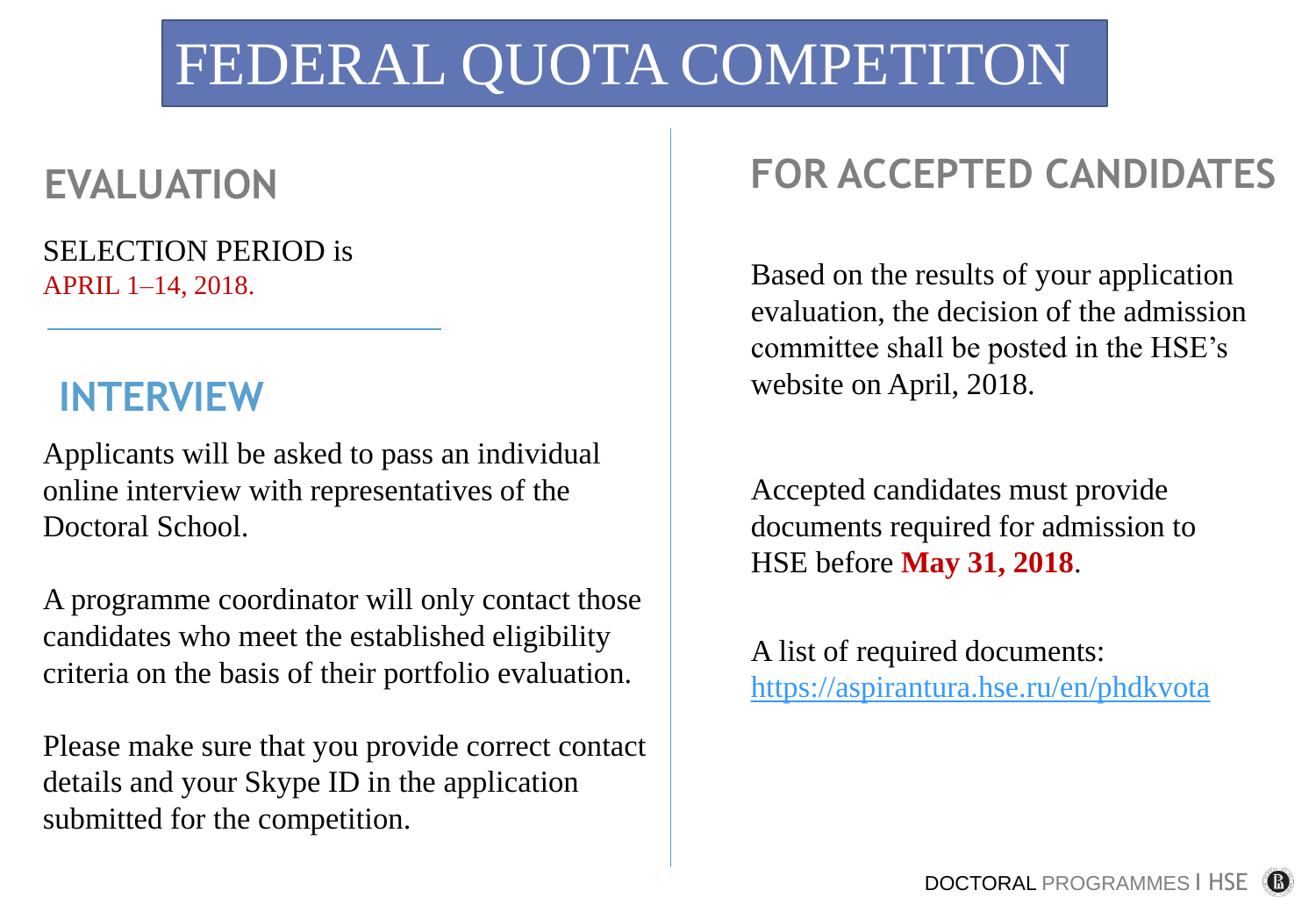# GENERAL COMPETITION

### **ADMISSION TO FEE-PAYING PLACES\***

### **TUITION FEE IN 2018 is \$ 8000** per year

### **PRE-REQUISITES**

*V* Master's degree

- **V** English language (proficiency level)
- <sup>V</sup> Russian language (advanced level)
	- 2 application periods

Apply online: <https://asav.hse.ru/postgradabit.html#signin>

### **SELECTION CRITERIA**

Master's degree 2 Entrance Exams

*<u>V* Foreign language</u>

**!**

 $V$  Field-specific discipline Portfolio competition Oral exam

Exams can be passed distantly

\*Admission to state-funded places is available for three categories of foreign applicants:

- 1. Citizens of Belorussia, Kazakhstan, Tajikistan, Kyrgyzstan
- 2. Compatriots

3. Stateless person who have the residence permit in the Russian Federation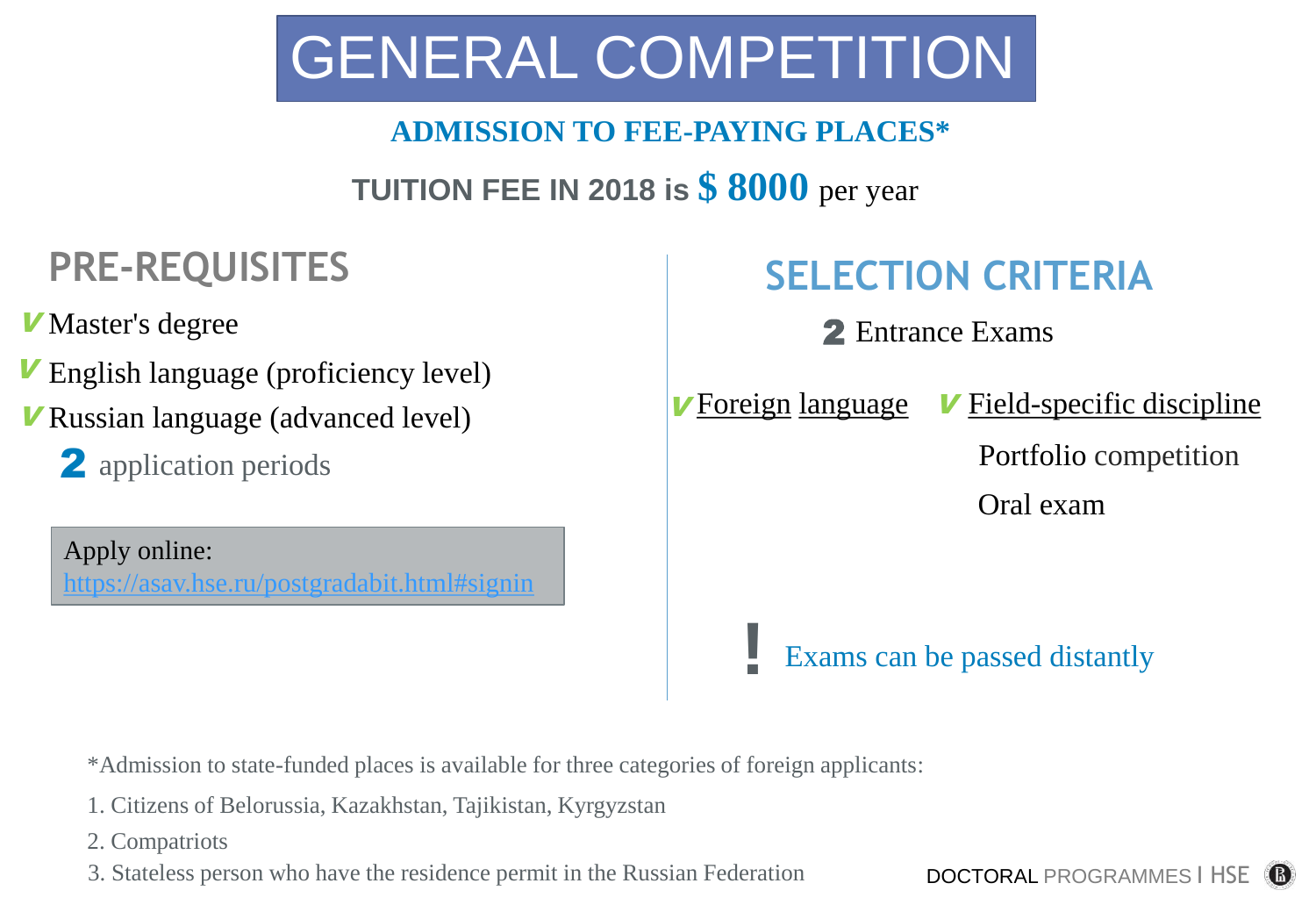

### **Two application periods**

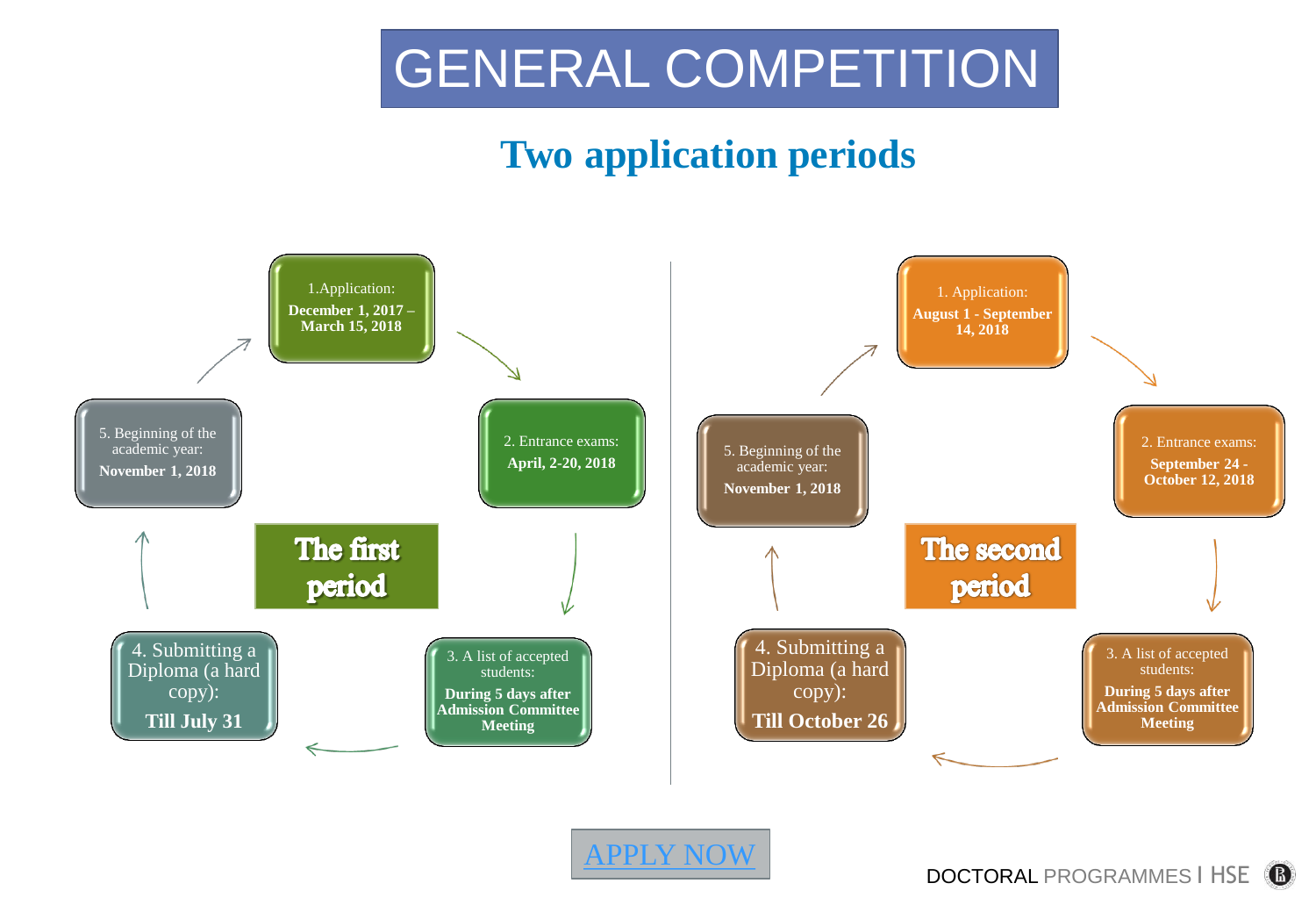# GENERAL COMPETITION

### **Frequently asked questions about application process**

| <b>Can I apply if I</b><br>have not yet<br>completed my<br>master's /<br>specialist's degree<br>and do not have a<br>master's / specialist<br>diploma? | If you don't have a diploma/degree certificate, and if this is a common practice for the country<br>where your academic institution is located, you may provide a transcript or any other official<br>document thereby confirming your level of education.<br>Nota bene:<br>You should submit a hard copy of your Diploma till July 31 (for the first application period) or till<br>October 26 (for the second application period). |
|--------------------------------------------------------------------------------------------------------------------------------------------------------|--------------------------------------------------------------------------------------------------------------------------------------------------------------------------------------------------------------------------------------------------------------------------------------------------------------------------------------------------------------------------------------------------------------------------------------|
| Do I need an<br>approval of a<br>potential academic<br>supervisor for<br>admission?                                                                    | As a part of the portfolio, approval of your research proposal by a potential academic<br>supervisor is taken into account. Approval can be express via e-mail or in a<br>recommendation letter or by signing a text.                                                                                                                                                                                                                |
| Is it possible to<br>pass entrance<br>exams distantly?                                                                                                 | In coordination with an Academic Director, applicants can take entrance exams (a                                                                                                                                                                                                                                                                                                                                                     |
|                                                                                                                                                        | foreign language, a Major) using distance learning technologies.                                                                                                                                                                                                                                                                                                                                                                     |
|                                                                                                                                                        | The request for the holding of distance entrance exams should be proved.                                                                                                                                                                                                                                                                                                                                                             |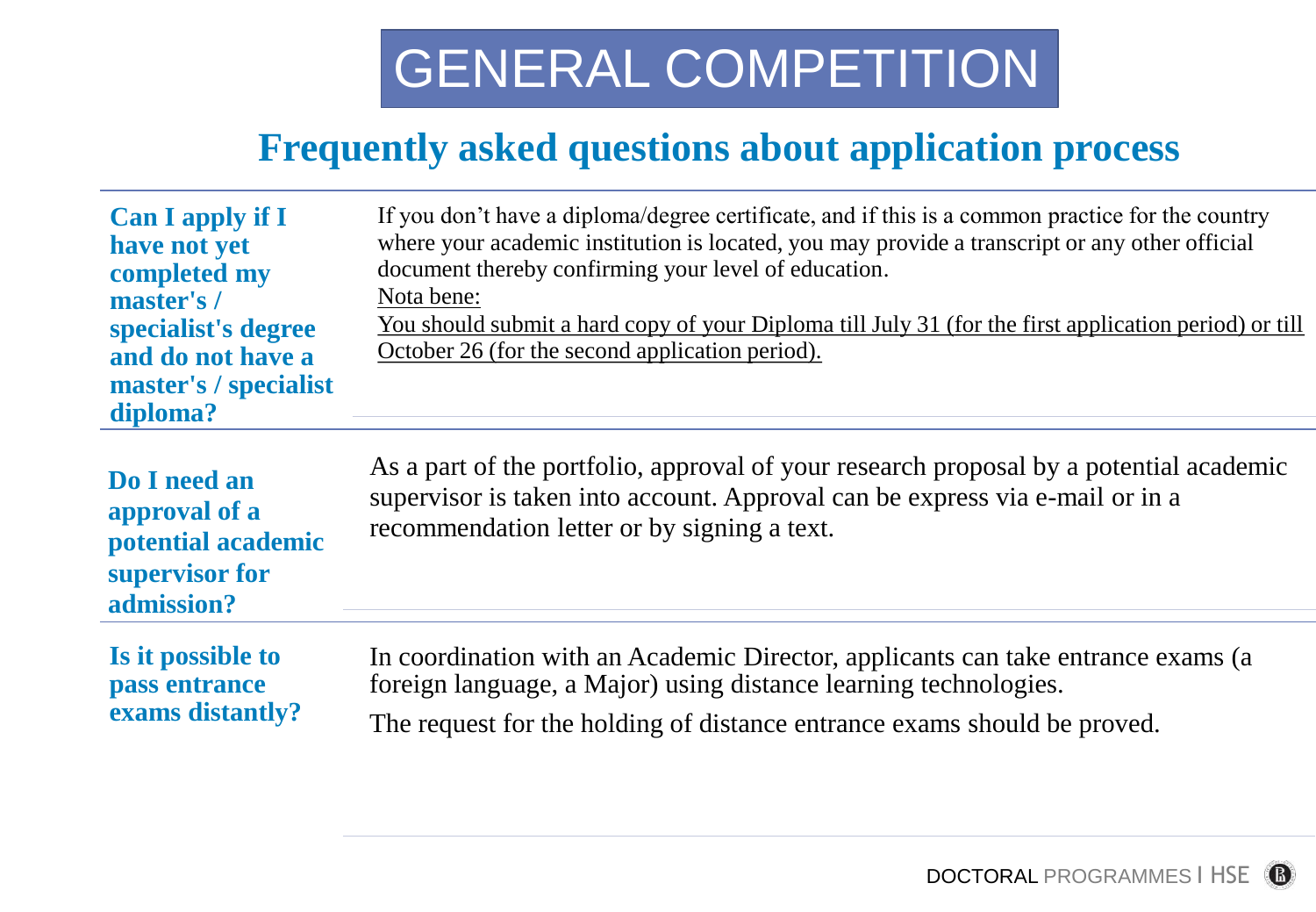# GENERAL COMPETITION

### **Entrance exams**

| <b>Should I take an</b><br>entrance exam in a<br>foreign language in<br>case I have an<br><b>International</b><br>certificate or other<br>reasons? | Foreign language skills can be transferred into results for the entrance exam in three cases:<br>1) you have an international language certificate in English, German, French or Spanish<br>(please, see a list of certificates and required scores in the Admission rules, p. 4.11);<br>2) You completed a Master degree in English, German, French or Spanish;<br>3) You are a native English speaker.                                                                                                                                                                                                                                                                                                                             |
|----------------------------------------------------------------------------------------------------------------------------------------------------|--------------------------------------------------------------------------------------------------------------------------------------------------------------------------------------------------------------------------------------------------------------------------------------------------------------------------------------------------------------------------------------------------------------------------------------------------------------------------------------------------------------------------------------------------------------------------------------------------------------------------------------------------------------------------------------------------------------------------------------|
| <b>What documents</b><br>does the portfolio<br>include?                                                                                            | Candidates are supposed to provide a portfolio (a set of academic and personal achievements).<br>The portfolio required by the Doctoral School of Education includes:<br>1. Information about previous education<br>2. CV (Curriculum vitae).<br>3. A research proposal.<br>4. A letter of motivation.<br>5. Copies of scientific publication in PDF format (if applicable) $+$ a list of publications<br>6. A list of attended conferences with topics of presented reports (if applicable).<br>7. Recommendation letters (if applicable).<br>8. Any other certificates and academic achievements (if applicable).<br>NOTA BENE: the portfolio is provided in a digital form (even though you will submit documents<br>personally). |

\**Please, see our* r*equirements and templates in the Entrance Examination programme [\(https://aspirantura.hse.ru/ed/prog\\_vstup\)](https://aspirantura.hse.ru/ed/prog_vstup)*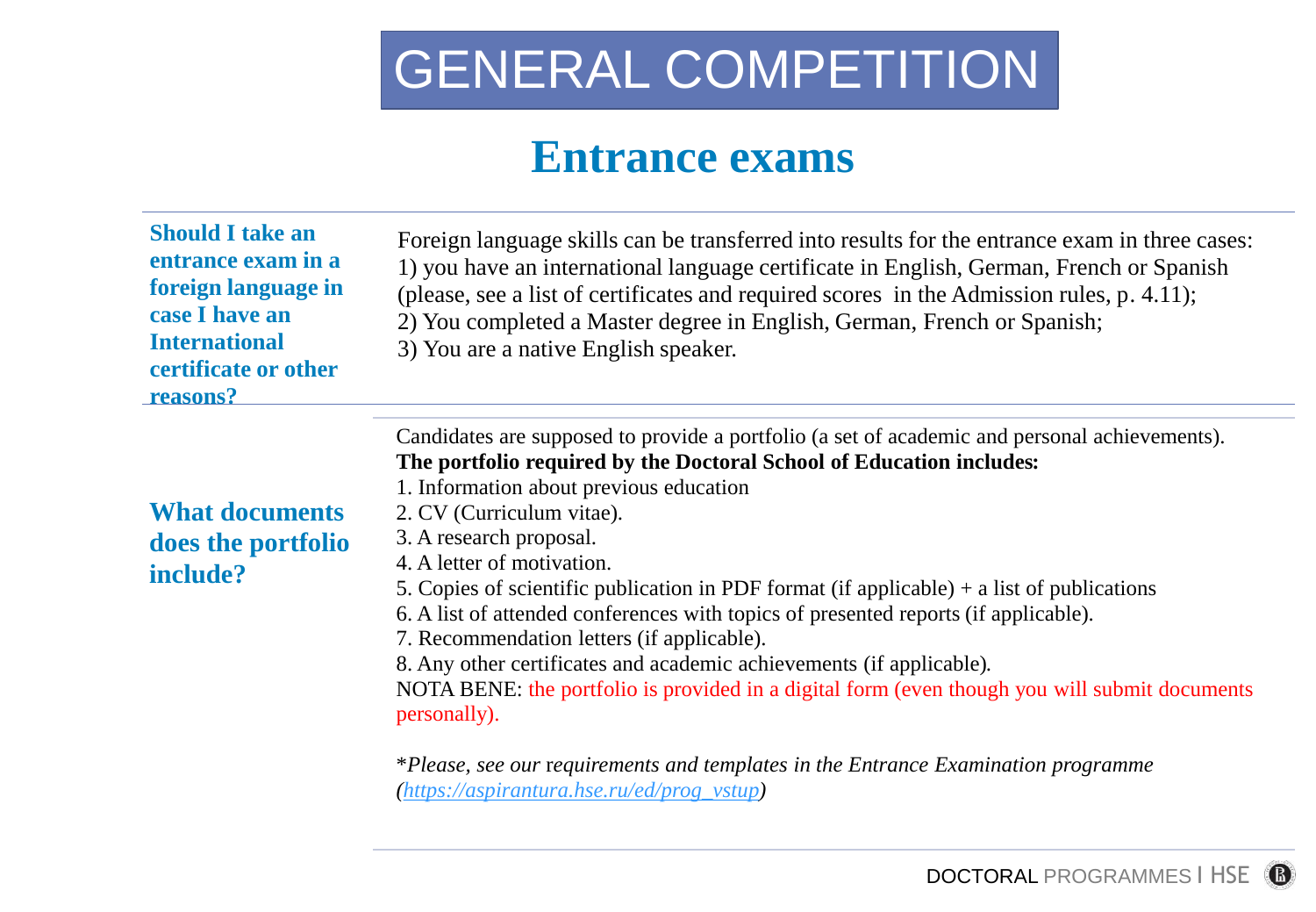### **Evaluation of personal and academic achievements**

The maximum score for the portfolio is 60 points

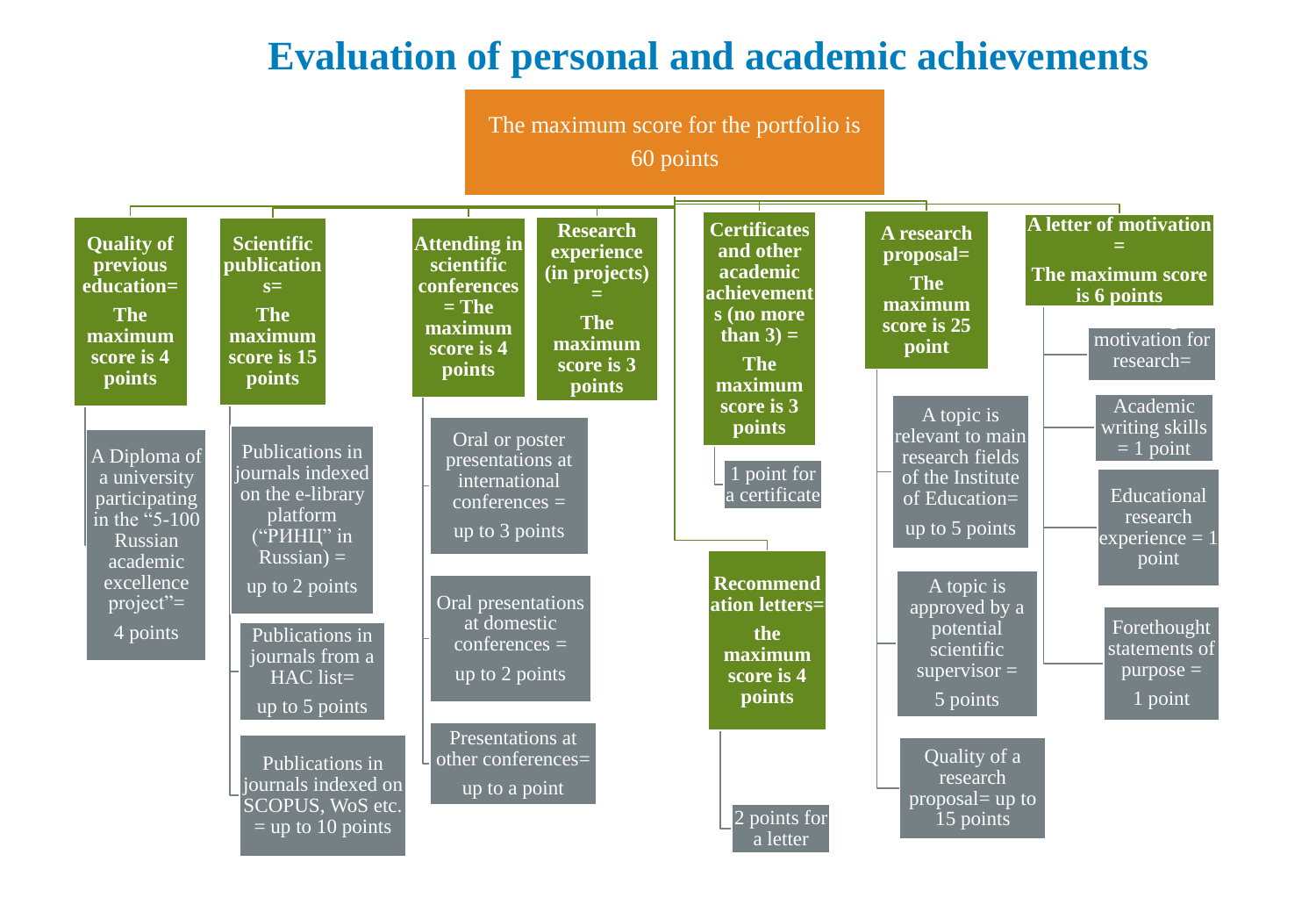### New educational track **'EDUCATIONAL MEASUREMENT AND EVALUATION'**

### **HIGHLIGHTS**

The program is

- supported by the World Bank within the READ 2 project;
- developed in partnership with Boston College Lynch School of Education;

Instruction on the program is available in **English**.

A thesis defense can be carried out at the HSE Dissertation Council also in **English**.

### **CONTENT OF PROGRAM**

### **integrated instructional blocks**: 4

- Core Research and Basic Statistics
- Advanced Statistics
- Introduction to Test Development and Psychometrics
- Advanced Psychometrics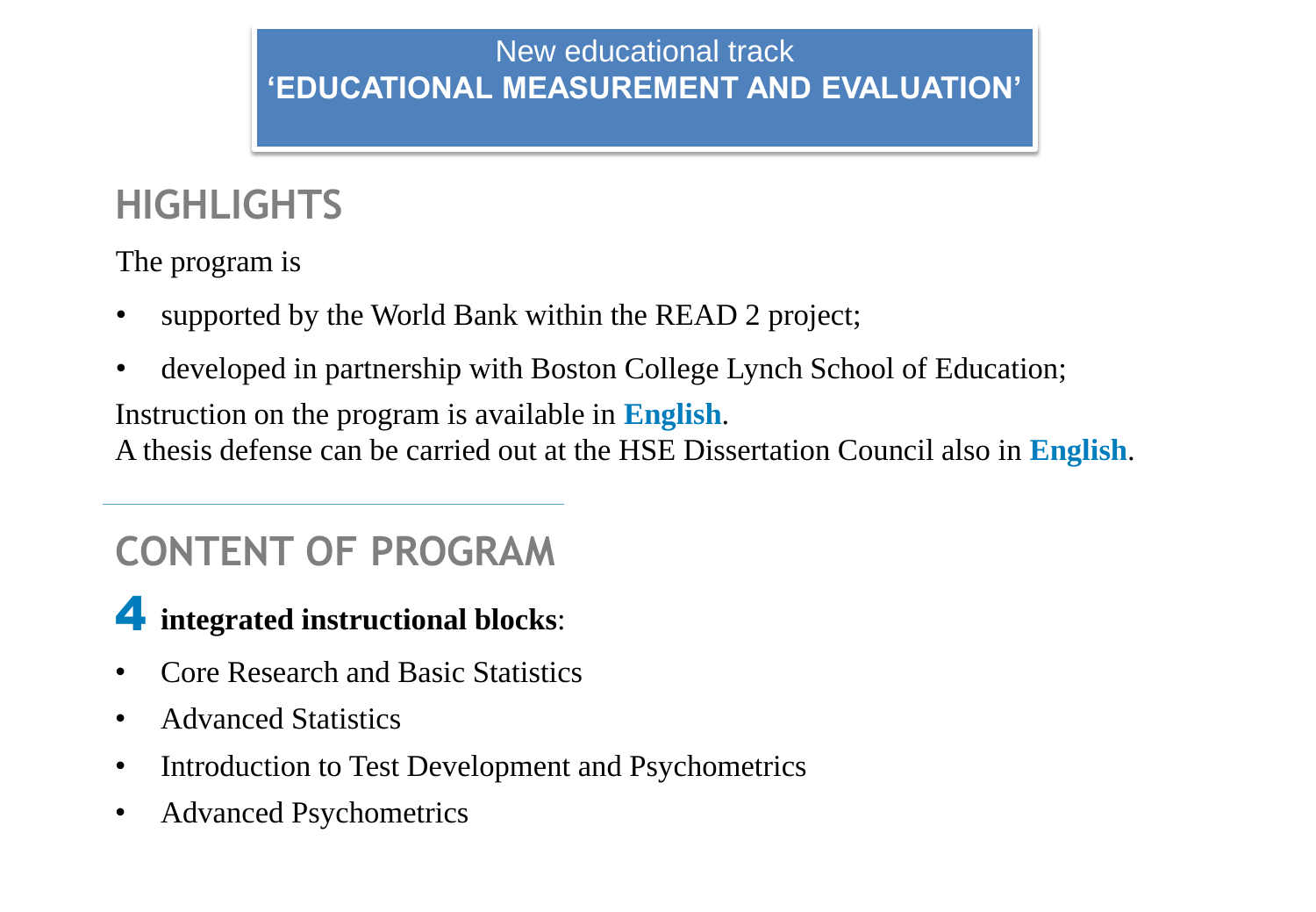### New educational track **'EDUCATIONAL MEASUREMENT AND EVALUATION'**

### **ADDITIONAL DOCUMENTS:**

- In a motivational letter, one should indicate his/her motivation to conduct a thesis research in the field of educational measurement.
- A planned thesis research should be related to the specifics of the program and can address such topics as:
	- Instrument development and adaptation
	- Large scale assessment specific problems
	- Specific psychometric problems in educational measurement
	- Validity studies
	- Secondary data analysis of factors related to educational achievements
	- Other…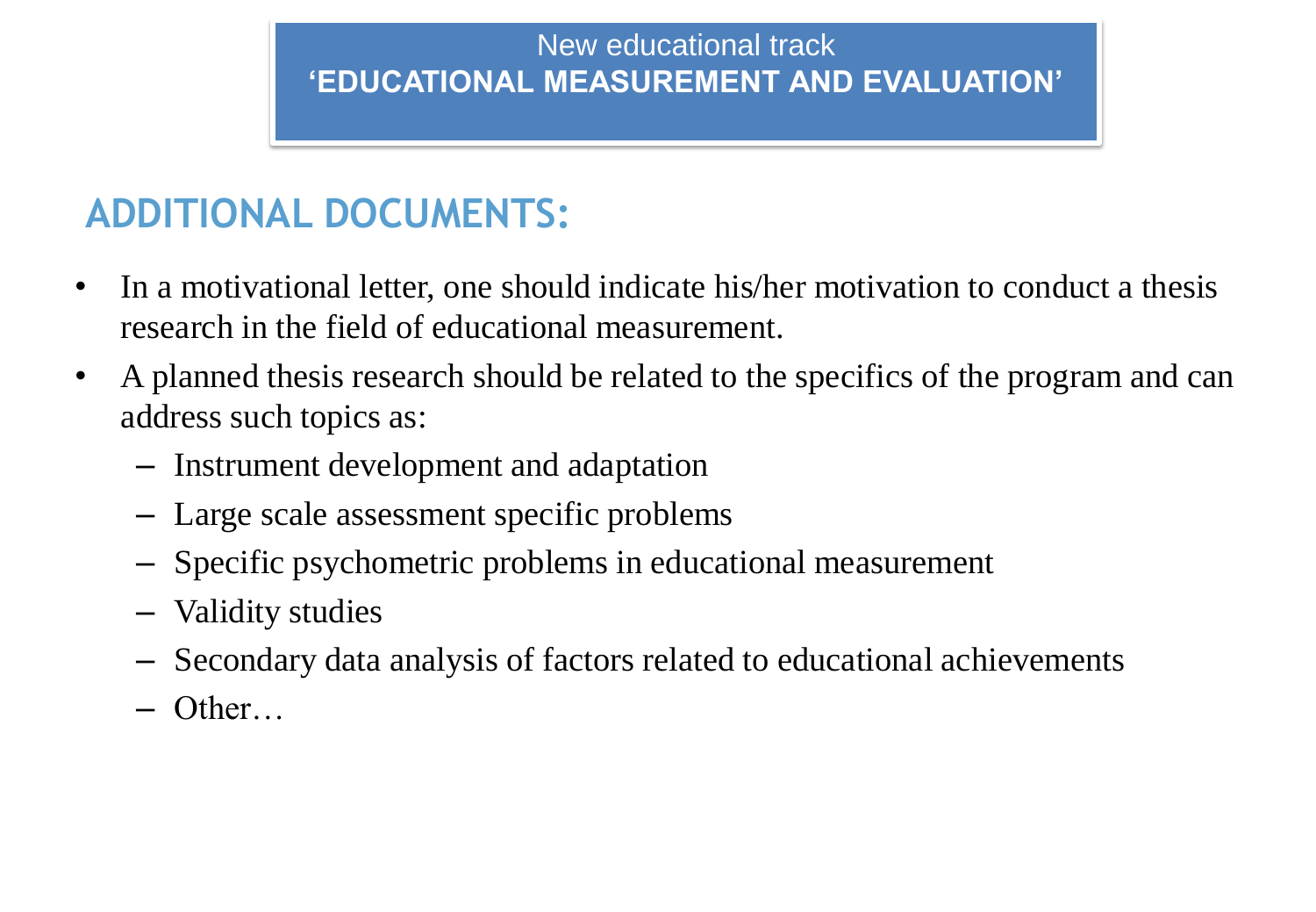### FULL-TIME ADVANCED DOCTORAL PROGRAMME\*

\*This option is available only for those applicants who apply through the Federal Quota Competition or the General Competition for a **state-funded place**.

Participating in HSE's projects

One semester in a university abroad

A scholarships of 30 000 rubles a month

### **HIGHLIGHTS PRE-REQUISITES**

Accepted application for the Doctoral programme on a state-funded basis

### **SELECTION CRITERIA**

- candidate must be enrolled in the doctoral programme on a state-funded basis V
- successfully passed entrance exams or interview V
- scientific publications in the field of the Doctoral School V
- <sup>V</sup> interview with Admission Committee representatives in November, 2018 (in English)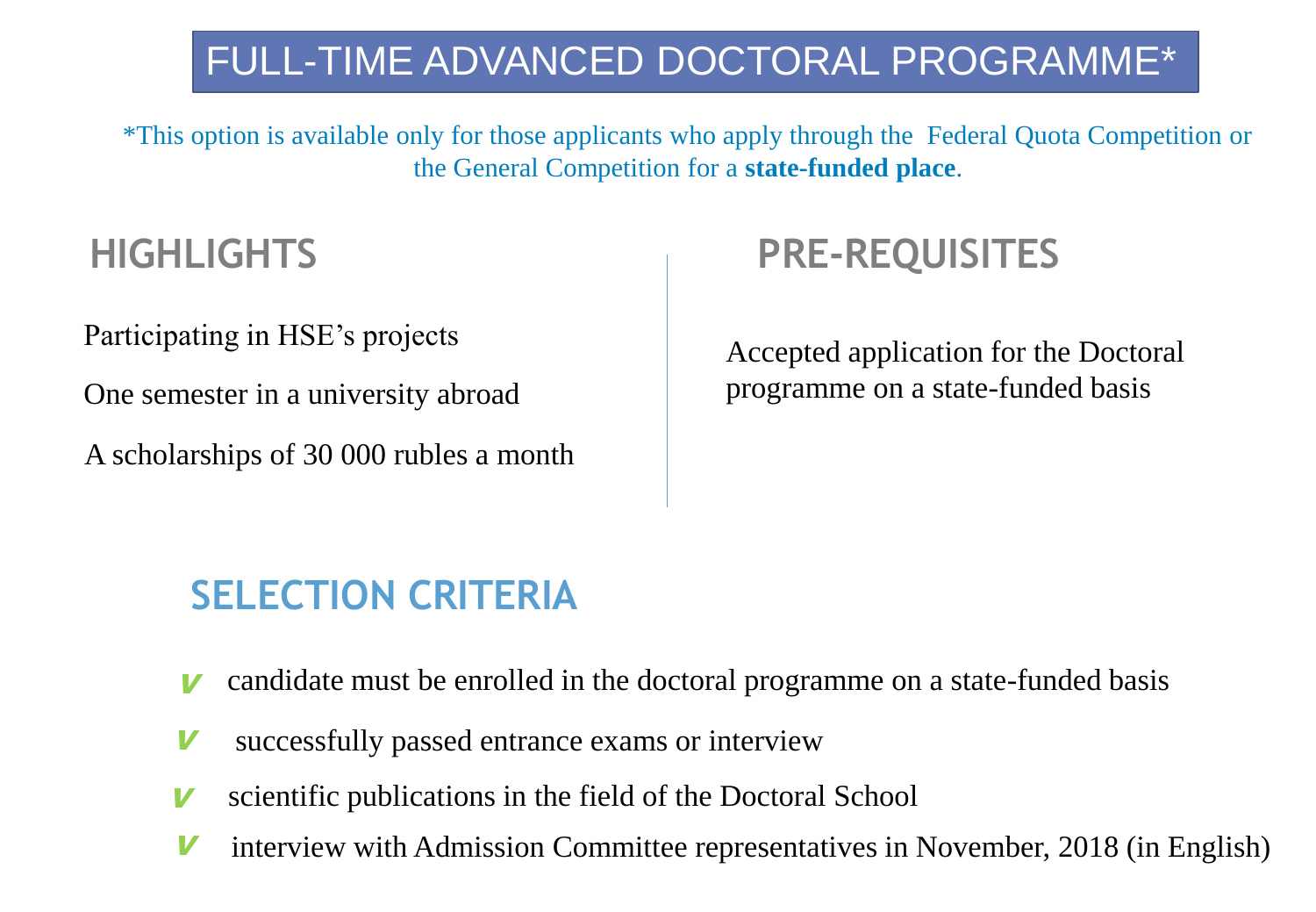### FULL-TIME ADVANCED DOCTORAL PROGRAMME

### **REQUIRED DOCUMENTS:**

- V Application form with visa of Academic director Nadezhda Derzkova: <https://www.hse.ru/en/org/persons/11251392>. Approval of Academic Director can be got via e-mail, then it can be scanned and uploaded to the portal.
- V Two recommendation letters by a researcher (an academic supervisor or a head of a research project where the candidate took part) that evaluate a candidate's research potential and describe participation in research projects. At least one recommendation letter should be from the university which a candidate graduated from. More than two recommendation letters can be submitted. The letters must be signed by a recommender and include contact information (phone number or email address)
- V CV (curriculum vitae) including information about a candidate's education, work experience, and language proficiency (in print and digital form)
- V Statement of purpose in English (up to 1,000 words) where a candidate gives reasons for choosing the university, faculty, and programme (in print and digital form)
- English language certificate: academic IELTS with at least 6 points, or TOEFL IBT (Internet Based), at least 80 points, or TOEFL PBT (Paper Based) at least 500 points. Per decision of the Admission Committee candidates who graduate from a fully English-taught Master's programme can apply without a language certificate. Per decision of an Academic director candidates may provide certificates DELF B2 or DALF C1 with at least 85 points, or German language certificate with at least «gut / sehr gut». V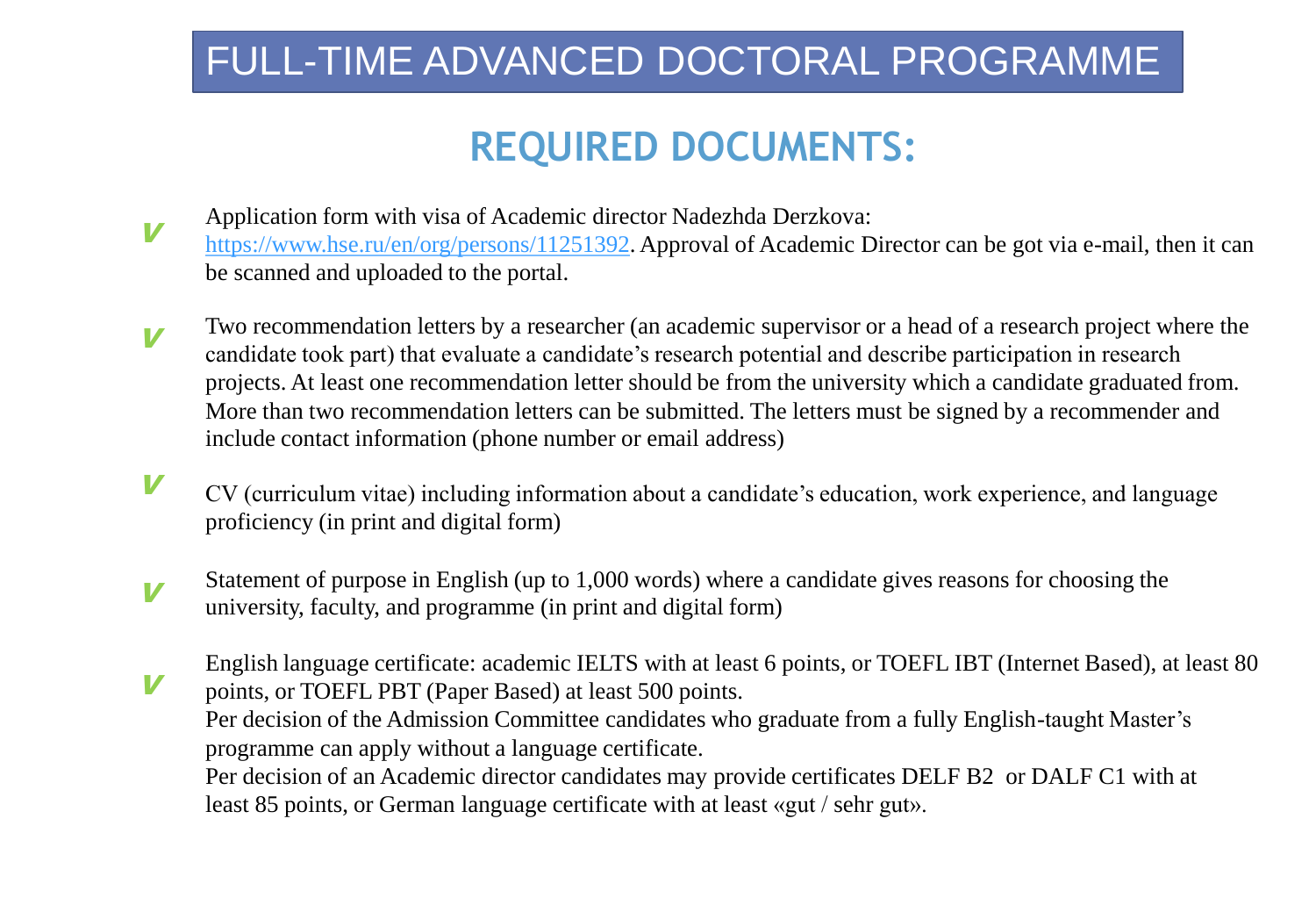### FULL-TIME ADVANCED DOCTORAL PROGRAMME



### **SELECTION PERIOD is**

November, 2018

A date of interview will be announced after enrollment in DS.

More information about the programme: [https://aspirantura.hse.ru/en/acad\\_asp/](https://aspirantura.hse.ru/en/acad_asp/)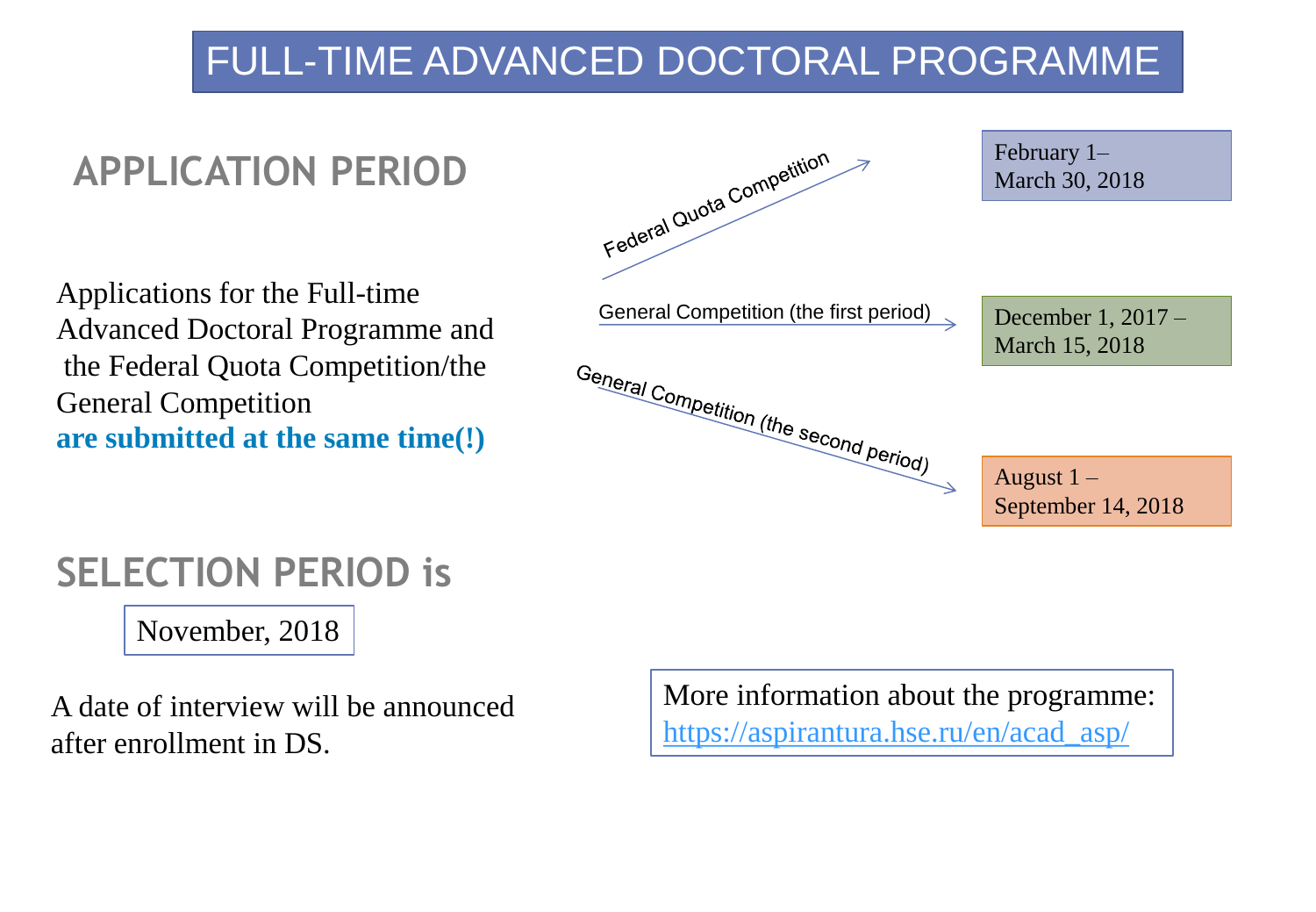# SCIENTIFIC DEGREE

- In 2017, HSE gained the right to award its own degrees.
- Since February 1, 2018, new HSE Dissertation Councils have begun working.
- All graduates of the Doctoral School automatically get the right to defend their theses in the HSE Dissertation Councils and be awarded a scientific degree of the **Candidate of Science/ PhD HSE**
- HSE Dissertation Council accept two forms of thesis presentation EITHER **a separate integrated scientific work** (*thesis*) OR **a set of scientific articles.**